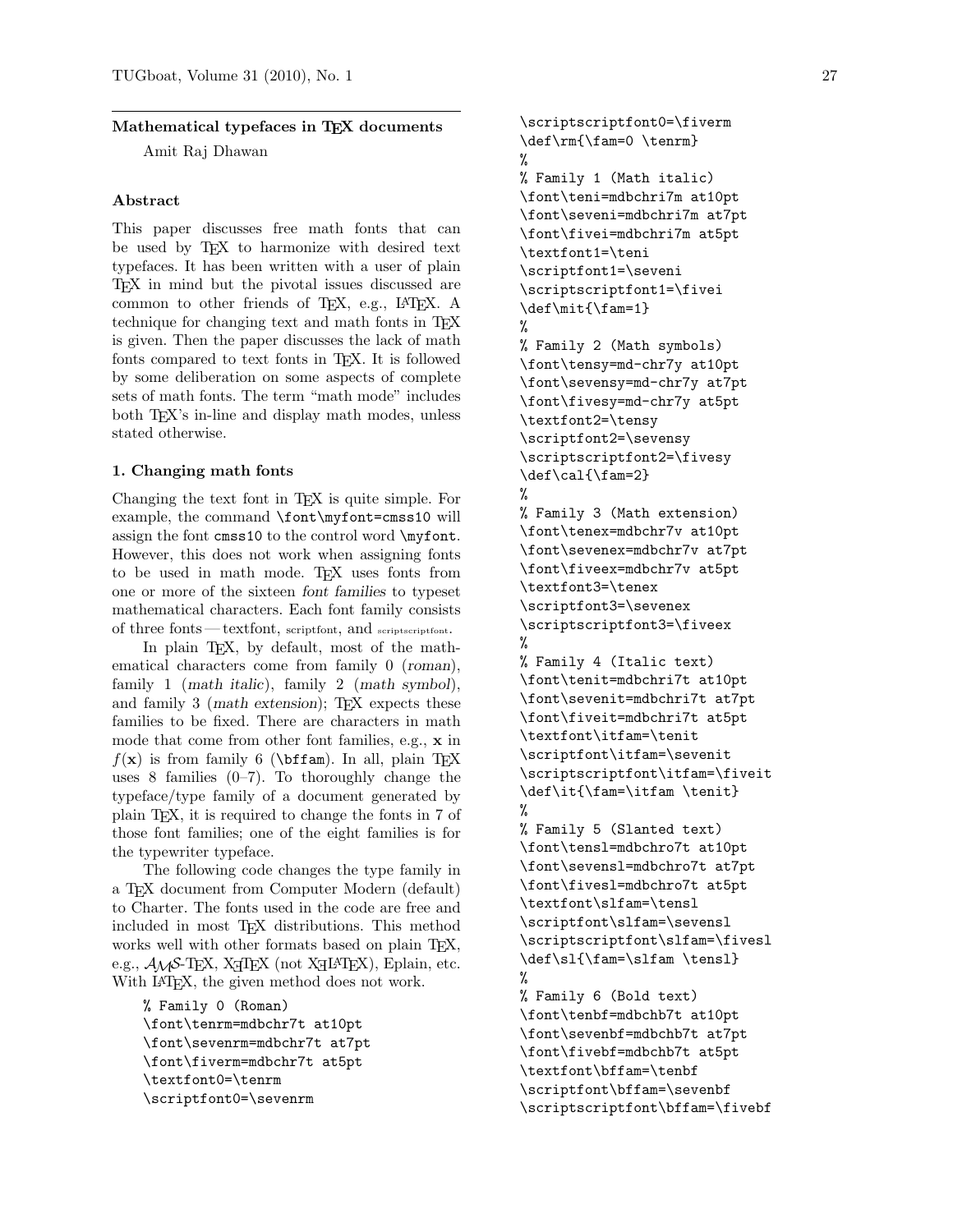```
\def\bf{\fam=\bffam \tenbf}
%
% Family 7 (Typewriter)
\font\tentt=cmtt10
\font\seventt=cmtt10 at7pt
\font\fivett=cmtt10 at5pt
\textfont\ttfam=\tentt
\scriptfont\ttfam=\seventt
\scriptscriptfont\ttfam=\fivett
\def\tt{\fam=\ttfam \tentt}
%
\rm % Sets normal roman font
```
Another way to change the fonts is to use the control word \newfam [1]. The technique is similar to the one illustrated above. The macro \newfam allows the user to form new font families under new assigned names.

#### 2. Available math fonts

TEX can change the math typefaces only if the fonts to do that are available. Today's TEX distributions include hundreds of fonts to change the typeface for text, but this is not the case with math. We can find hundreds of readily available free fonts offering the roman, italic, slanted, and bold typeface variants, but the fonts for creating specific math typefaces are not even in tens. The problem is the lack of fonts that are included in font families 1, 2, and 3— math italic, math symbol, and math extension fonts. Given below is some math and text in different typefaces, typeset using free fonts available in major TFX distributions like TFX Live 2009 and MiKT<sub>E</sub>X 2.8.

Computer Modern  $f(x,y) = (x+y)^{(2x)^{y^{x+2y^3}}}$ lim k→∞ 1  $2\pi$ Z  $\int_T \sigma_{n_k}(t)e^{-ijt}dt = \lim_{k \to \infty} \left(1 - \frac{|j|}{n_k + 1}\right)c_j$ 

Charter

$$
f(x, y) = (x + y)^{(2x)^{y^{x+2y^3}}}
$$

$$
\lim_{k \to \infty} \frac{1}{2\pi} \int_{T} \sigma_{n_k}(t) e^{-ijt} dt = \lim_{k \to \infty} \left(1 - \frac{|j|}{n_k + 1}\right) c_j
$$

Utopia  
\n
$$
f(x, y) = (x + y)^{(2x)^{y^{x+2y^3}}}
$$
\n
$$
\lim_{k \to \infty} \frac{1}{2\pi} \int_{T} \sigma_{n_k}(t) e^{-ijt} dt = \lim_{k \to \infty} \left(1 - \frac{|j|}{n_k + 1}\right) c_j
$$

Century

$$
f(x, y) = (x + y)^{(2x)^{x+2y^3}}
$$
  

$$
\lim_{k \to \infty} \frac{1}{2\pi} \int_T \sigma_{n_k}(t) e^{-ijt} dt = \lim_{k \to \infty} \left(1 - \frac{|j|}{n_k + 1}\right) c_j
$$

Palatino

 $\bigg)$ <sub>*c<sub>j</sub>*</sub>

 $\bigg| c_j$ 

$$
f(x, y) = (x + y)^{(2x)^{y^{x+2y^3}}}
$$

$$
\lim_{k \to \infty} \frac{1}{2\pi} \int_{T} \sigma_{n_k}(t) e^{-ijt} dt = \lim_{k \to \infty} \left(1 - \frac{|j|}{n_k + 1}\right)
$$

Times

$$
f(x, y) = (x + y)^{(2x)^{x+2y^3}}
$$
  

$$
\lim_{k \to \infty} \frac{1}{2\pi} \int_{T} \sigma_{n_k}(t) e^{-ijt} dt = \lim_{k \to \infty} \left(1 - \frac{|j|}{n_k + 1}\right)
$$

Bookman

$$
f(x, y) = (x + y)^{(2x)^{y^{x+2y^3}}}
$$
  

$$
\lim_{k \to \infty} \frac{1}{2\pi} \int_T \sigma_{n_k}(t) e^{-yt} dt = \lim_{k \to \infty} \left(1 - \frac{|j|}{n_k + 1}\right) c_j
$$

Antykwa Toru´nska

$$
f(x,y) = (x+y)^{(2x)^{y^{x+2y^3}}}
$$
  

$$
\lim_{k \to \infty} \frac{1}{2\pi} \int_T \sigma_{n_k}(t) e^{-ijt} dt = \lim_{k \to \infty} \left(1 - \frac{|j|}{n_k + 1}\right) c_j
$$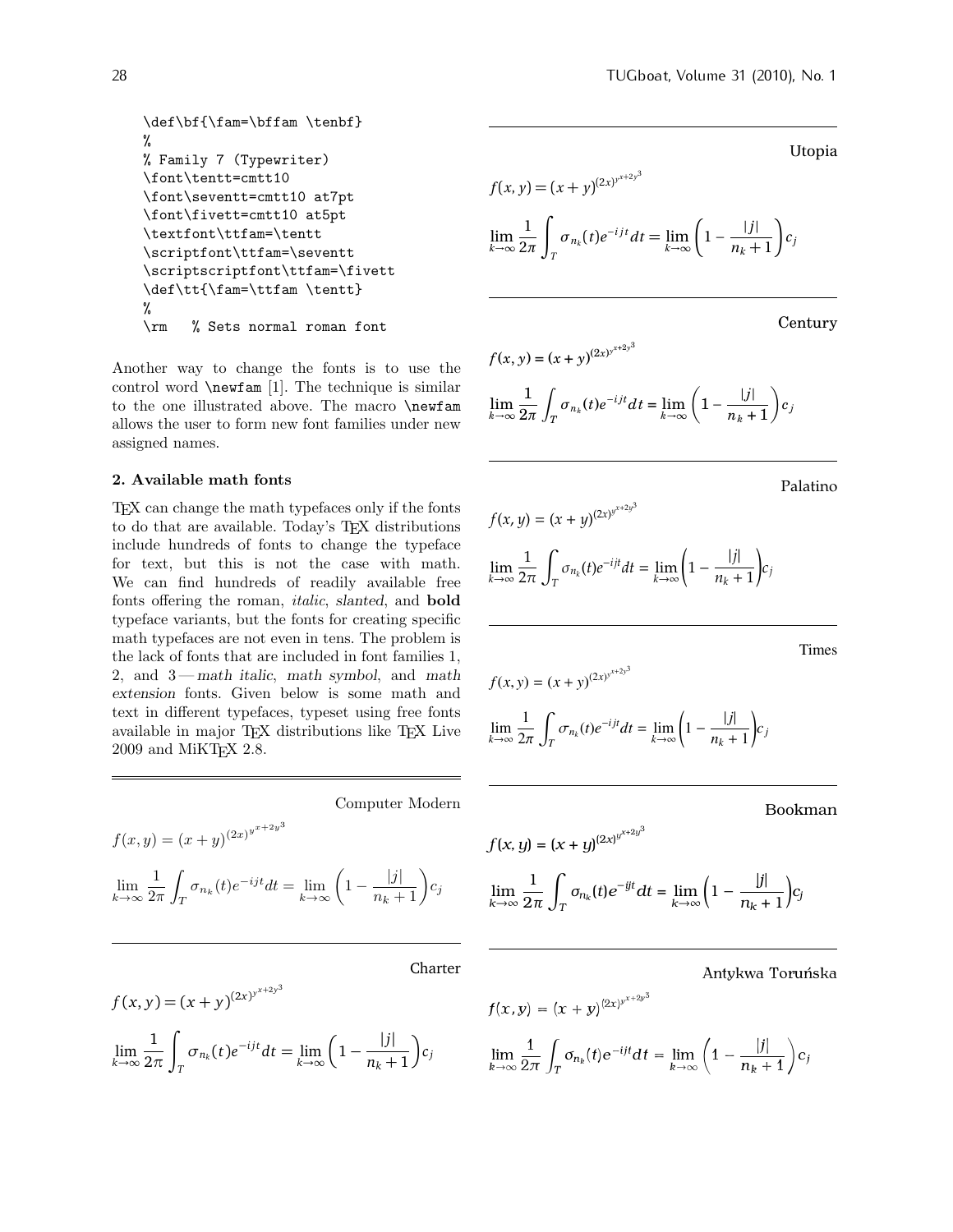Iwona

$$
f(x, y) = (x + y)^{(2x)^{y^{x+2y^3}}}
$$
  

$$
\lim_{k \to \infty} \frac{1}{2\pi} \int_{T} \sigma_{n_k}(t) e^{-ijt} dt = \lim_{k \to \infty} \left(1 - \frac{|j|}{n_k + 1}\right) c_j
$$

Kurier

$$
f(x, y) = (x + y)^{(2x)^{y^{x+2y^3}}}
$$
  
\n
$$
\lim_{k \to \infty} \frac{1}{2\pi} \int_{T} \sigma_{n_k}(t) e^{-ijt} dt = \lim_{k \to \infty} \left(1 - \frac{|j|}{n_k + 1}\right) c_j
$$

Arev

$$
f(x, y) = (x + y)^{(2x)^{y^{x+2y^3}}}
$$
  
\n
$$
\lim_{k \to \infty} \frac{1}{2\pi} \int_{T} \sigma_{n_k}(t) e^{-ijt} dt = \lim_{k \to \infty} \left( 1 - \frac{|j|}{n_k + 1} \right) c_j
$$

Computer Modern Bright

$$
f(x, y) = (x + y)^{(2x)^{y^{x+2y^3}}}
$$
  

$$
\lim_{k \to \infty} \frac{1}{2\pi} \int_{T} \sigma_{n_k}(t) e^{-ijt} dt = \lim_{k \to \infty} \left(1 - \frac{|j|}{n_k + 1}\right) c_j
$$

Concrete

$$
\begin{array}{l} f(x,y)=(x+y)^{(2x)^{y^{x+2}y^3}}\\ \lim\limits_{k\rightarrow \infty} \dfrac{1}{2\pi}\int_{T}\sigma_{n_k}(t)e^{-ijt}dt=\lim\limits_{k\rightarrow \infty}\bigg(1-\dfrac{|j|}{n_k+1}\bigg)c_j \end{array}
$$

Kepler

$$
f(x, y) = (x + y)^{(2x)^{y^{x+2y^3}}}
$$
  

$$
\lim_{k \to \infty} \frac{1}{2\pi} \int_{T} \sigma_{n_k}(t) e^{-ijt} dt = \lim_{k \to \infty} \left(1 - \frac{|j|}{n_k + 1}\right) c_j
$$

$$
\mathsf{Euler}\,
$$

$$
f(x, y) = (x + y)^{(2x)^{y^{x+2y^3}}}
$$
  
\n
$$
\lim_{k \to \infty} \frac{1}{2\pi} \int_{T} \sigma_{n_k}(t) e^{-ijt} dt = \lim_{k \to \infty} \left(1 - \frac{|j|}{n_k + 1}\right) c_j
$$

Mathematical typesetting in T<sub>EX</sub> is more complex than text typesetting, and so is the making of math fonts compared to text fonts. Though aesthetic appreciation is subjective, most of us would agree that inter-character spacing, kerning, scripts and scriptscripts look better in Computer Modern and Euler. Here we are not talking about the design features like the contours that shape the characters or the lightness of a type family, but the fine tuning that the font offers. All the fonts used above are vector fonts, and only Computer Modern and Euler offer separate math italic and math symbol fonts at 10pt, 7pt, and 5pt. The math italic of Computer Modern is different than the normal italic of the same, the former being a bit extended. The 5pt size of Computer Modern is not 10pt scaled to 5pt; it is a separate font designed specifically for 5pt size, and this feature enhances math typesetting.

In  $e^{ijt}$  of Bookman, which uses math italic from Antonis Tsolomitis' Kerkis package, ij looks like a 'y with two dots'. This is confusing and in italic text it is a blemish on the look of words like bijection. It can be seen that the space setting in Kerkis is in need of improvement. In |j|, the descender (the foot of the  $j$ ) cuts the vertical bar. We can improve such shortcomings manually but such alterations will be tedious and font specific— a change of font might then produce ugly results due to bad spacing. Another option is to include such tuning in the font metric information, making the process of adjustment automatic and transferable. Another alternative is to have a separate math italic font, that has its own glyphs which match the normal italic without being mere copies, which would be advantageous. After trimming the terminal (leg) of i of kmath8r (Kerkis math italic) we can get an individual glyph for math italic, which goes with the text italic but it is not a duplication. A separate math italic in Kerkis with well-chosen font metric parameters would solve most problems without the need of manual tuning. Nevertheless, some cases will always exist (especially for diehard typographers) where some manual fine-tuning would be required to produce desired results.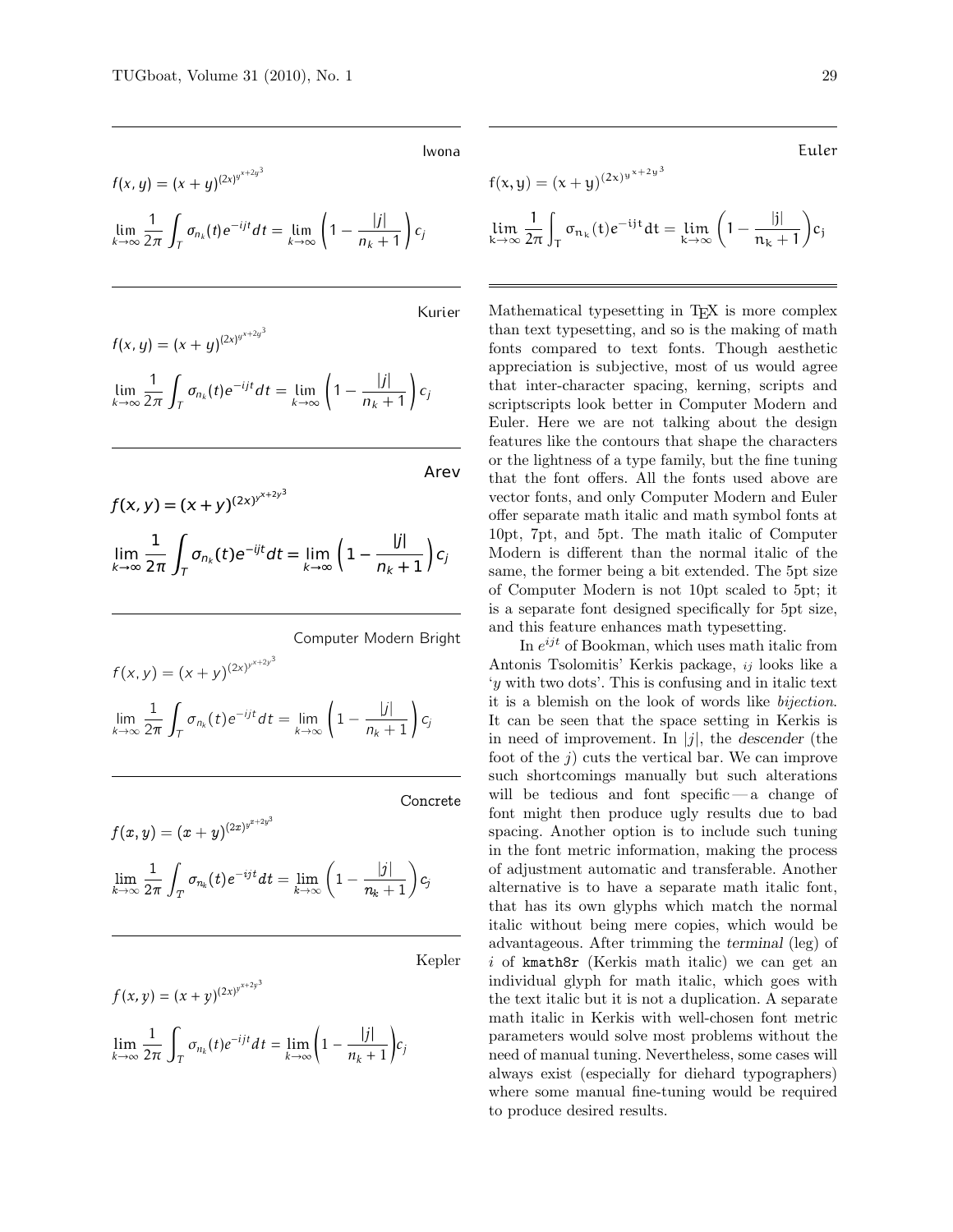In the given examples, some interesting details to note are:

- 1. Inter-character spacing, with special attention to the spacing between scriptsize (7pt) and scriptscriptsize (5pt) glyphs, respectively.
- 2. The readability of smaller glyphs scriptsize and scriptscriptsize. As discussed earlier, 5pt of Computer Modern or Euler is not 10pt scaled to 5pt. Typically, a font at 10pt scaled to 5pt has the same height as the original 5pt but the latter is wider with thicker strokes. True or original 5pt is not an extended version of 10pt scaled to 5pt either. Shown below are respective typefaces magnified to 40pt for illustration. Note the difference in the shape and stroke thickness.



At smaller sizes it is easier to read wider and thicker types. This is the philosophy behind designing separate 7pt and 5pt fonts. These typefaces, when used in scriptsize or scriptscriptsize, match better in weight with the main text: compared with the main text, they do not seem as light as the scaled down versions.

3. Whether math symbols, Greek letters, and delimiters go with the type family. Evenness of typographic color. This  $(\Delta + \Gamma)$  blends better with the main text than  $(\Delta + \Gamma)$  or  $(\Delta + \Gamma)$ . The glyphs in math symbol and extension fonts should be in harmony with the text font glyphs.

Typography is an art used by many but valued by few, and practised by fewer. Moreover, in the realm of typography, mathematics is underprivileged. There are many reasons for this, the main cause being that the majority of the world never uses or only sporadically uses specialized mathematical typesetting features. Another reason is that most of the mathematicians, scientists, students, . . . , who typeset mathematics, are more focussed on the content than its presentation — it suffices for them that at least and at most it works! The present typesetting algorithms of TEX suggest that typesetting mathematics is more demanding than typesetting text. TEX requires text fonts to have at least 7 \fontdimen parameters, whereas math symbol fonts should have at least 22 \fontdimen parameters and math extension fonts require at least 13 \fontdimen parameters. Availability of a separate math italic font is an advantage but as it is not usable as a text italic, and text italics are what most users need, there is not a huge demand for it.

#### 3. Requirements of math fonts

The TEX world would certainly enjoy having more math fonts that have at least all the features of the legendary Computer Modern fonts. In the world of typography, two developments have been very popular — Unicode and OpenType. Is TEX ready for it? The development of X<sub>T</sub>T<sub>F</sub>X, LuaT<sub>F</sub>X, Latin Modern and TFX Gyre fonts is promising. However, this is only in the field of text typesetting. To my knowledge, none of the present T<sub>E</sub>X engines support Unicode math or any T<sub>EX</sub> fonts have OpenType math fonts.

OpenType text fonts from Adobe, like the Pro series, have set new heights of typographic elegance. For example, the Warnock Pro font family from Adobe offers 2 styles: roman and italic, in 4 weights: light, normal, semibold, and bold, in 4 optical sizes: caption, normal, subheading, and display. Amongst many other features, there is support for small caps and oldstyle figures too. Fake slanted faces, which are almost as true as real slanted when the slant is less than 0.2, can be obtained using the OpenType slant tag. There are some TEX fonts, like Kpfonts, that have light weight variants.

As Unicode is becoming the de facto encoding standard, TEX needs to gear up to accept it in a "standardized" way. Another wonderful addition would be the wholehearted acceptance of OpenType format. This would enhance T<sub>E</sub>X's communication with the non-T<sub>EX</sub> world. Opinions on these two recommendations might differ and only with time will we see what the future holds for us. We refrain from mentioning more on these topics.

At the glyph level, we can reckon a few features that TEX math fonts should offer. They should have:

- 1. At least three sizes (5pt, 7pt, 10pt).
- 2. Separate math italics suited for math and harmonious with text.
- 3. A complete set of math symbols and extension characters that are at least as many as offered by the AMS fonts collection. Missing glyphs are a massive disappointment and marks of unreliability.
- 4. The symbols and math extension characters should coordinate with the text and math letters and numbers. Balance of serifs, stroke weight, and x-height are a few considerations.
- 5. Availability of Script, Fraktur (lower and upper case), Blackboard fonts. It would be nice to